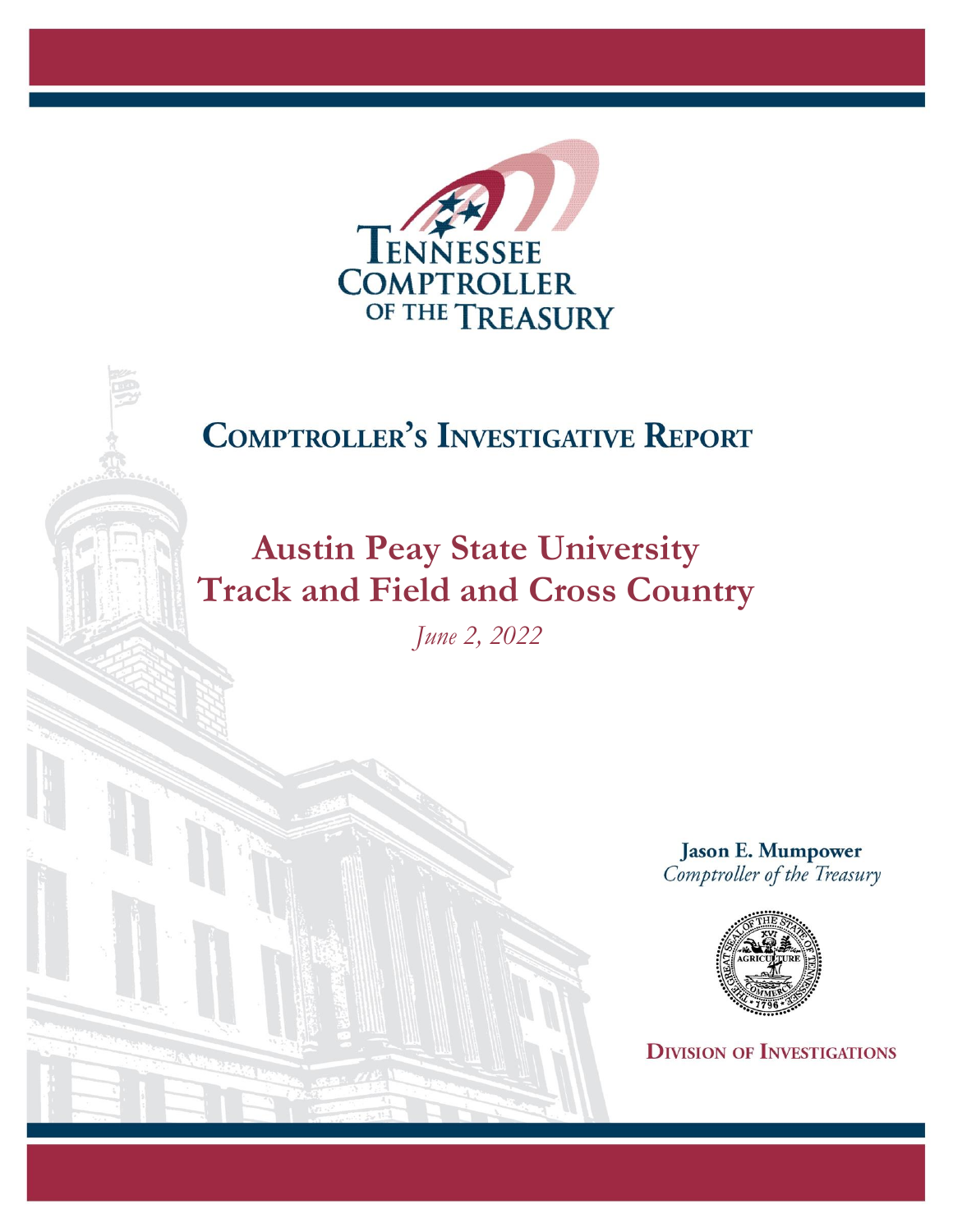

**JASON E. MUMPOWER** Comptroller

June 2, 2022

Austin Peay State University 601 College Street Clarksville, TN 37044

Austin Peay State University Officials:

The Office of the Comptroller of the Treasury conducted an investigation of selected records of the Austin Peay State University Track and Field and Cross Country, and the results are presented herein.

Copies of this report are being forwarded to Governor Bill Lee, the State Attorney General, the District Attorney General of the 19<sup>th</sup> Judicial District, certain state legislators, and various other interested parties. A copy of the report is available for public inspection in our Office and may be viewed at [http://www.comptroller.tn.gov/ia/.](http://www.comptroller.tn.gov/ia/)

Sincerely,

Jason E. Mumpower Comptroller of the Treasury

JEM/MLC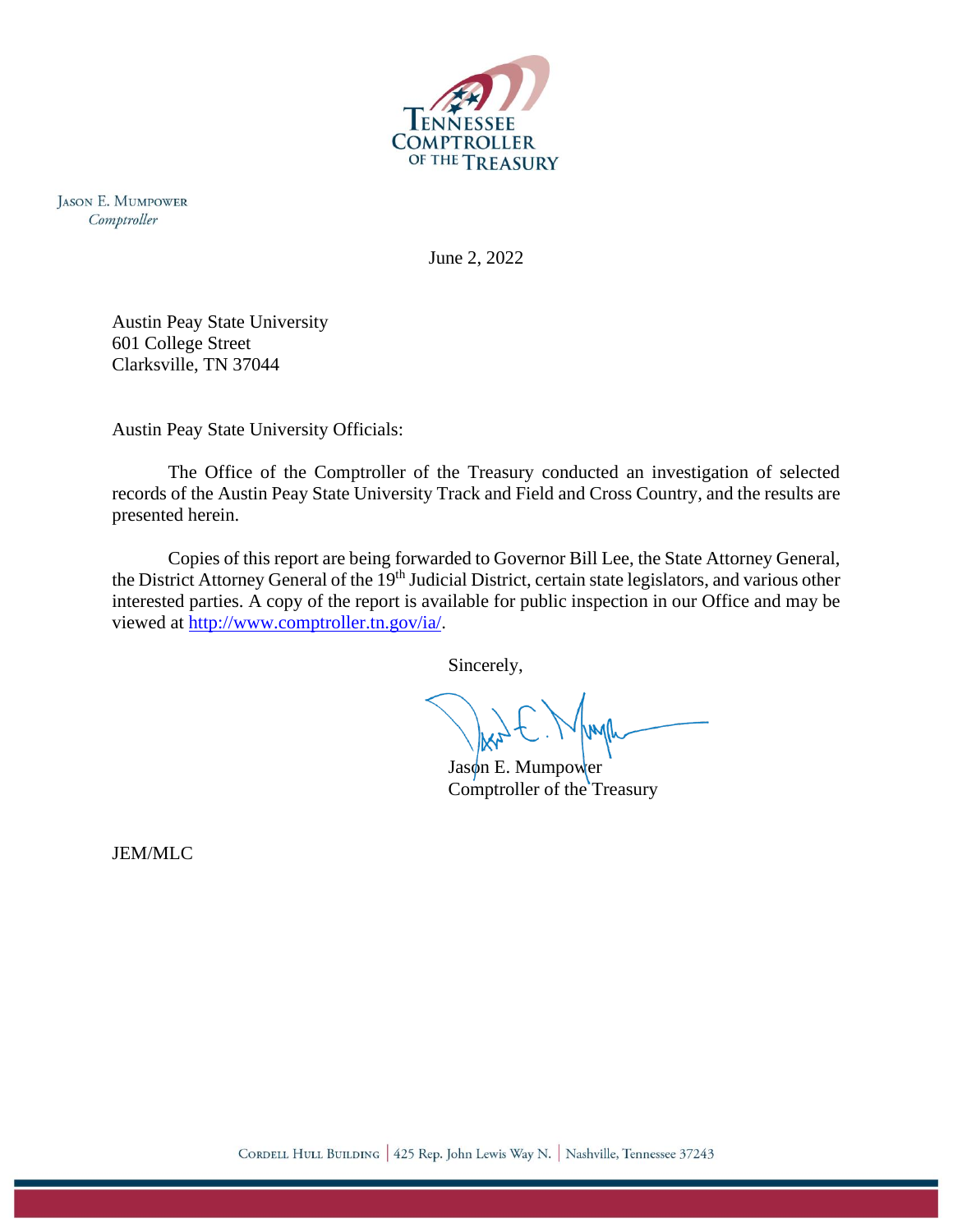

## **INVESTIGATIVE REPORT**

## **Austin Peay State University Track and Field and Cross Country**

The Office of the Comptroller of the Treasury investigated allegations of malfeasance related to the Austin Peay State University (APSU) Track and Field and Cross Country athletic programs. The Comptroller's Office initiated the investigation after APSU officials reported possible missing funds from a 2018 Track and Field event hosted by the university. The investigation was limited to selected records for the period from January 2015 through June 2019. The results of the investigation were communicated with the Office of the District Attorney General of the 19<sup>th</sup> Judicial District.

### **BACKGROUND**



APSU is in Clarksville, Tennessee, and is a public doctoral-level university with over 10,000 students enrolled for the 2020-2021 school year. The APSU Athletic Department supports athletic teams, including Track and Field and Cross Country, that compete in the NCAA Division 1 Ohio Valley Conference.

Between 2015 and 2018, APSU's Track and Field (track) and Cross Country (cross country) teams hosted multiple fundraiser events including: the Austin Peay Governors Invitational, the High

School Classic, the Wilma Rudolph Relay, and the Cross Country Festival. The track and cross country teams charged entry fees of varying amounts to event participants to raise funds for APSU's respective programs. These events were fundraisers for the APSU teams and were not official Ohio Valley Conference events.

Douglas Molnar (Molnar) was the Head Track and Field/Cross Country Coach from September 2004 until June 30, 2019, when APSU chose not to renew his contract.

### **RESULTS OF INVESTIGATION**

#### **1. FORMER TRACK AND CROSS COUNTRY COACH DOUGLAS MOLNAR MISAPPROPRIATED APSU FUNDS TOTALING \$30,600.45**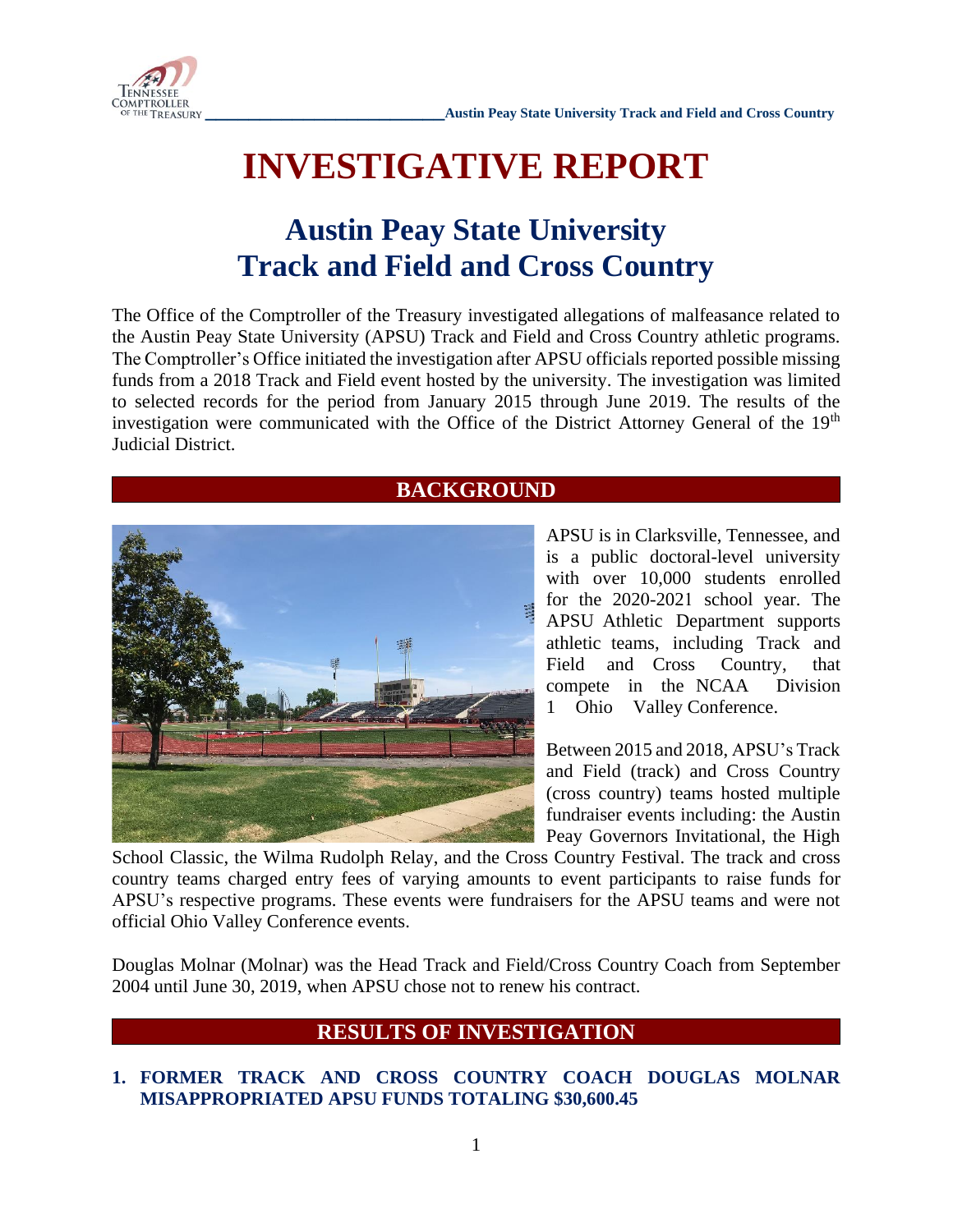

During the period January 1, 2015, through June 30, 2018, former track and cross country coach Douglas Molnar misappropriated APSU funds totaling \$30,600.45. Molnar employed the following three schemes to misappropriate funds for his personal benefit without the authority or knowledge of APSU officials:

#### *A. Misappropriated Fundraiser Event Collections totaling \$29,775*

Molnar misappropriated fundraiser event cash and check collections entrusted to him totaling \$29,775 from both track and cross country fundraiser events for his personal benefit. Participants were charged entry fees to compete in the fundraiser events. Entry fees were turned over to Molnar for deposit into the university's bank account. However, Molnar withheld collections from the 2016 and 2018 Austin Peay Governors Invitational events (\$10,365); the 2015, 2016, 2017, and 2018 High School Classic events (\$12,020); the 2015, 2016, and 2017 Wilma Rudolph Relay events (\$2,200); and the 2015, 2016, and 2017 Cross Country Festival events (\$5,190) and retained the entire amount of \$29,775 for his personal benefit.

Registration information inappropriately instructed participants to make checks payable to Tennessee Athletic Project (TAP) and mail the checks to Douglas Molnar at APSU for the 2015, 2016, 2017, and 2018 High School Classic events. Investigators determined that Molnar established, maintained, and controlled a bank account "Doing Business As" (DBA) Tennessee Athletic Project where some checks were deposited, which enabled him to control and convert the funds for his personal use and benefit. All entry fee payments should have been made payable to APSU and deposited into a designated APSU bank account.

#### *B. Fraudulent Travel Claims totaling \$600*

Molnar submitted fabricated receipts, as part of his travel claims to the university, to claim reimbursements for entry fees he purportedly paid totaling \$600, to which he was not entitled, for two separate track events that APSU attended.

1. APSU's track team attended a track meet at a local state university on January 10, 2016. On April 27, 2016, Molnar submitted a travel claim to APSU claiming he paid the team's \$500 entry fee with his personal funds and was due reimbursement. Although Molnar was due a reimbursement, he was only due reimbursement of \$350 – the actual amount of the entry fee he paid. Molnar effectively overstated the amount of his entry fee payment and received an additional \$150 (\$500 less \$350) from APSU to which he was not entitled.

To support his claim of the \$500 entry fee, Molnar submitted to APSU the receipt he allegedly received from the host state university. **[Refer to Exhibit 1.]** However, the receipt that Molnar submitted as documentation appeared to have come from an APSU receipt book since it fell within the same receipt number sequence of other receipts APSU had issued to participants for APSU-hosted events. The event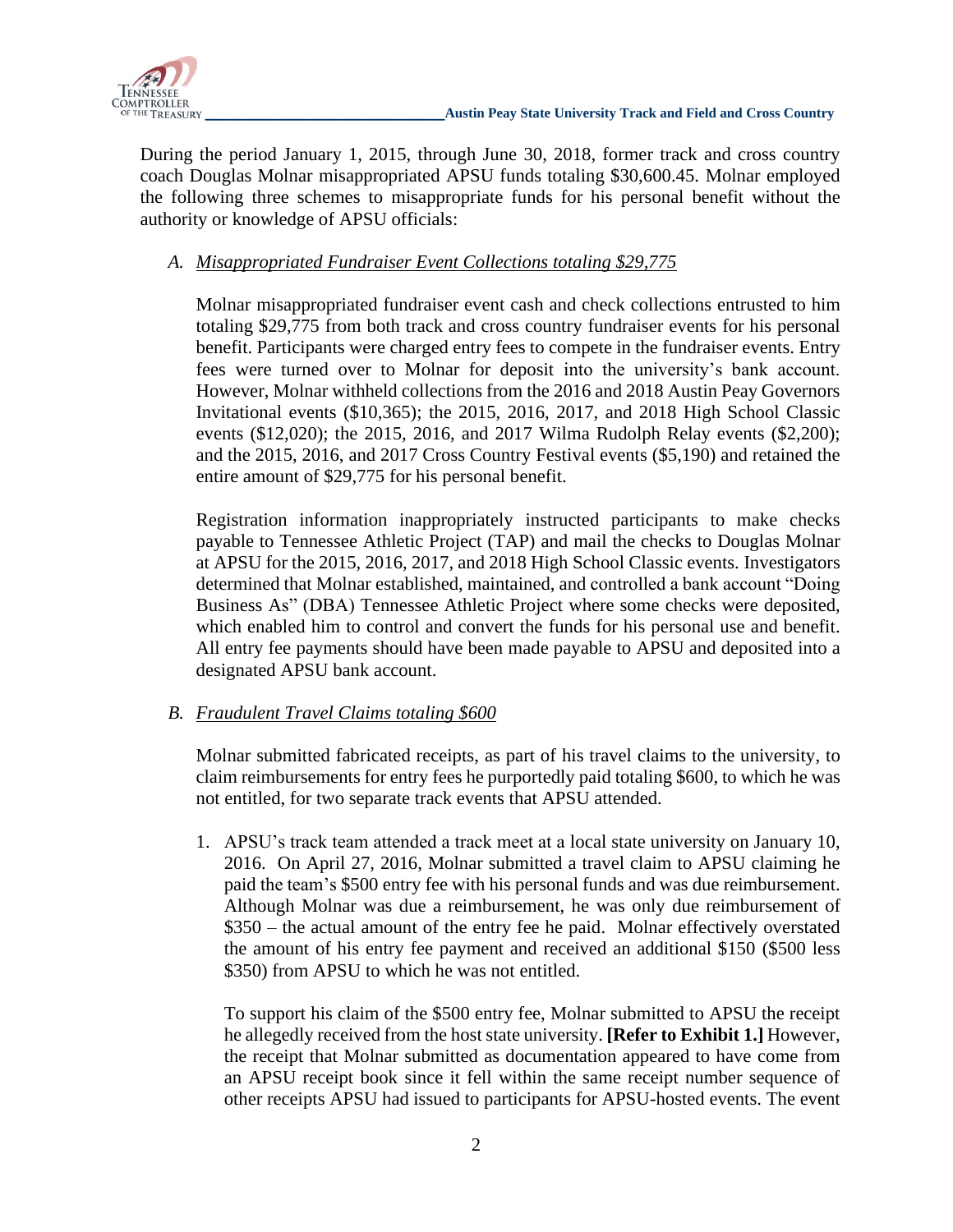

flier for the meet indicated APSU's entry fee was \$350. Additionally, Molnar issued a check from the DBA Tennessee Athletic Project bank account he controlled to cover the \$350 entry fee. **[Refer to Exhibit 2.]**



**Exhibit 2**



*Copy of fraudulent receipt Molnar submitted in an April 2016 travel claim in which he overstated an entry fee payment to obtain \$150, which he was not entitled.*

| <b>DOUGLAS MOLNAR</b><br><b>DBA TENNESSEE ATHLETIC PROJECT</b>             | 658<br>63-1176/670<br>$J_{91}$ 10, 2016<br>560 |
|----------------------------------------------------------------------------|------------------------------------------------|
| Trucke Field<br>Pay to the<br>Tringe hundred fifty ad powers a<br>Order of | So crit,<br>Features<br>Cora is cr             |
| <b>B</b> CAPITAL BANK<br>For                                               | 00658                                          |

*Entry fee payment Molnar made to a university for \$350. Molnar was due reimbursement of \$350 from APSU. However, he fraudulently submitted a receipt and claimed reimbursement for \$500.*

2. On March 30-31, 2018, APSU's track team attended an invitational meet in Missouri. On June 25, 2018, Molnar submitted a travel claim for reimbursement of \$450 for the entry fee that he supposedly paid with his personal funds. In fact, there were no entry or other associated fees for the event. Molnar submitted to APSU a fabricated receipt and effectively received \$450 from APSU to which he was not entitled. **[Refer to Exhibit 3.]**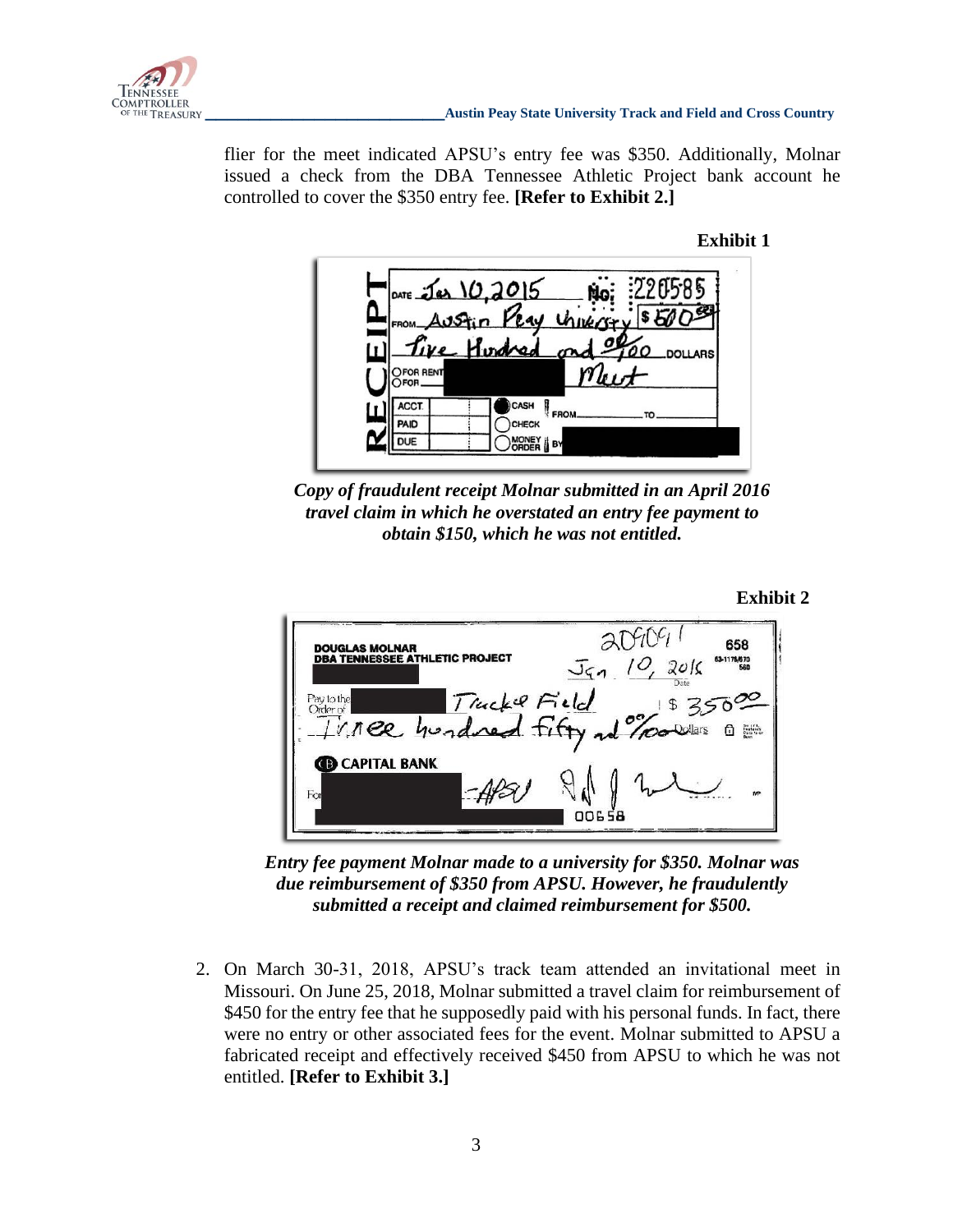





*Fabricated receipt Molnar created allegedly for an entry fee payment to obtain a \$450 reimbursement, which he was not entitled.* 

| <b>Fraudulent Travel Claims</b>       |               |  |
|---------------------------------------|---------------|--|
|                                       | <b>Amount</b> |  |
| 1. Overstated Entry Fee               | \$150.00      |  |
| 2. Fabricated Receipt for Entry Fee   | 450.00        |  |
| <b>Total Fraudulent Travel Claims</b> | \$600.00      |  |

### *C. Diverted Money Order Collection totaling \$225.45*

Molnar diverted a money order totaling \$225.45, intended for APSU, into a bank account he controlled for his personal benefit. APSU had a contract with a vendor to handle concessions at APSU athletic events, including some track fundraiser events. The vendor sold concessions and gave a percentage of the proceeds to APSU. The concessions vendor issued a money order payable to "Austin Peay" on April 4, 2017, three days after the April 1, 2017, High School Classic track fundraiser event. **[Refer to Exhibit 4.]** Instead of turning over the funds for deposit with APSU, on May 24, 2017, Molnar deposited the money order into a bank account he controlled for his personal benefit.



*Copy of money order from concessions vendor intended for the benefit of APSU that Molnar diverted for his personal benefit.*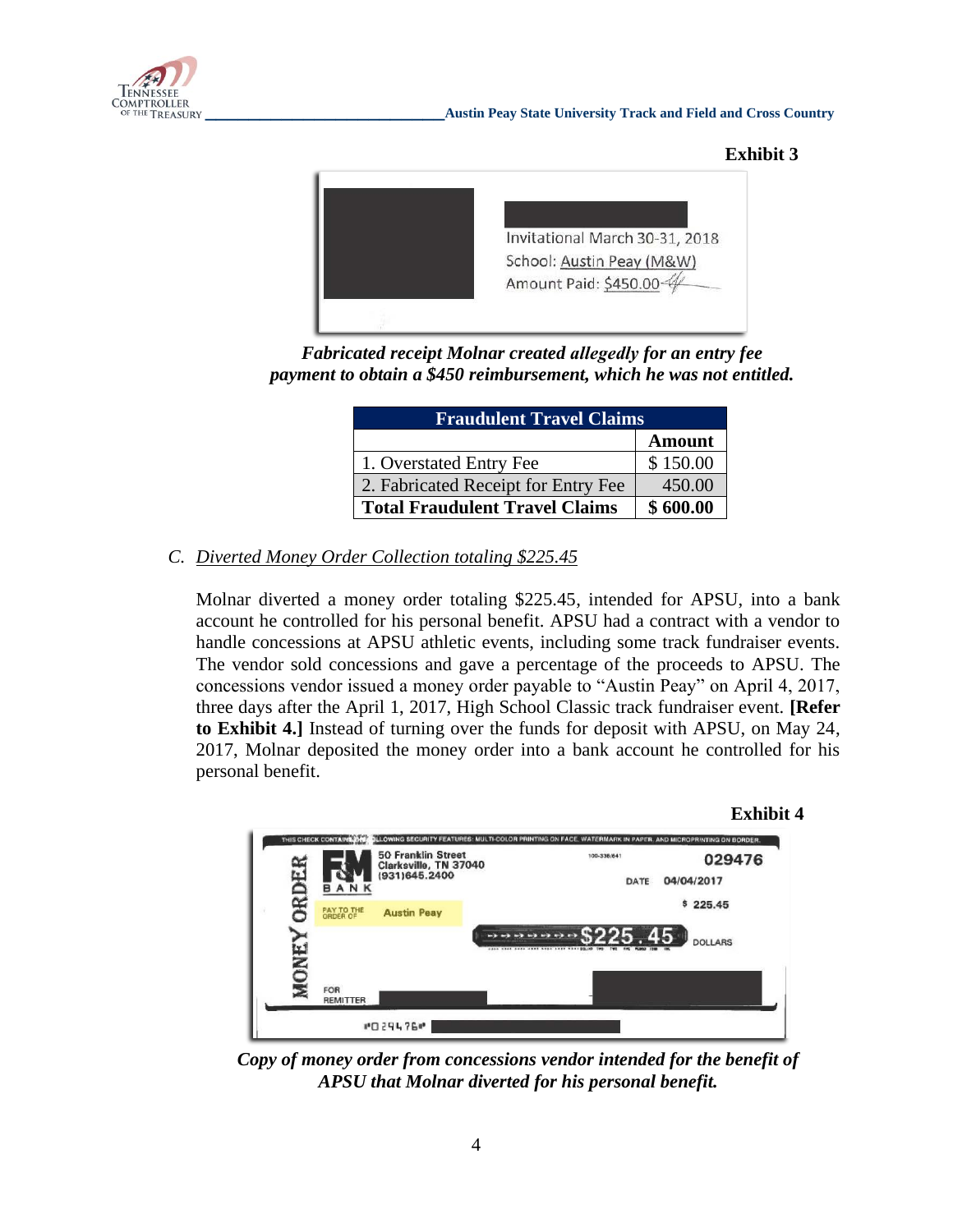

**\_\_\_\_\_\_\_\_\_\_\_\_\_\_\_\_\_\_\_\_\_\_Austin Peay State University Track and Field and Cross Country**

| <b>Summary of Misappropriation</b>   |               |  |
|--------------------------------------|---------------|--|
|                                      | <b>Amount</b> |  |
| A. Misappropriated Event Collections | \$29,775.00   |  |
| <b>B.</b> Fraudulent Travel Claims   | 600.00        |  |
| C. Diverted Money Order              | 225.45        |  |
| <b>Total Misappropriation</b>        | \$30,600.45   |  |

#### **2. FORMER TRACK AND CROSS COUNTRY COACH DOUGLAS MOLNAR DEPOSITED MISAPPROPRIATED FUNDS TOTALING \$12,695.45 INTO BANK ACCOUNTS HE CONTROLLED**

Molnar deposited \$12,695.45 in misappropriated funds noted in Finding 1. above into bank accounts he controlled for his personal benefit instead of depositing the funds into an APSU bank account. Molnar deposited the misappropriated money order totaling \$225.45 from the concessions' vendor as well as \$12,470 in misappropriated event fundraiser check collections into a joint checking bank account and a "Douglas Molnar, DBA Tennessee Athletic Project" (TAP) bank account he controlled. Twenty-one of the checks he deposited into his bank accounts were made payable to APSU. **[Refer to Exhibit 5.]** Investigators were unable to determine whether any of the misappropriated entry fee cash collections were deposited into his TAP or other personal bank accounts.



*Copy of check Molnar deposited into the Tennessee Athletic Project bank account that he controlled for his personal benefit.*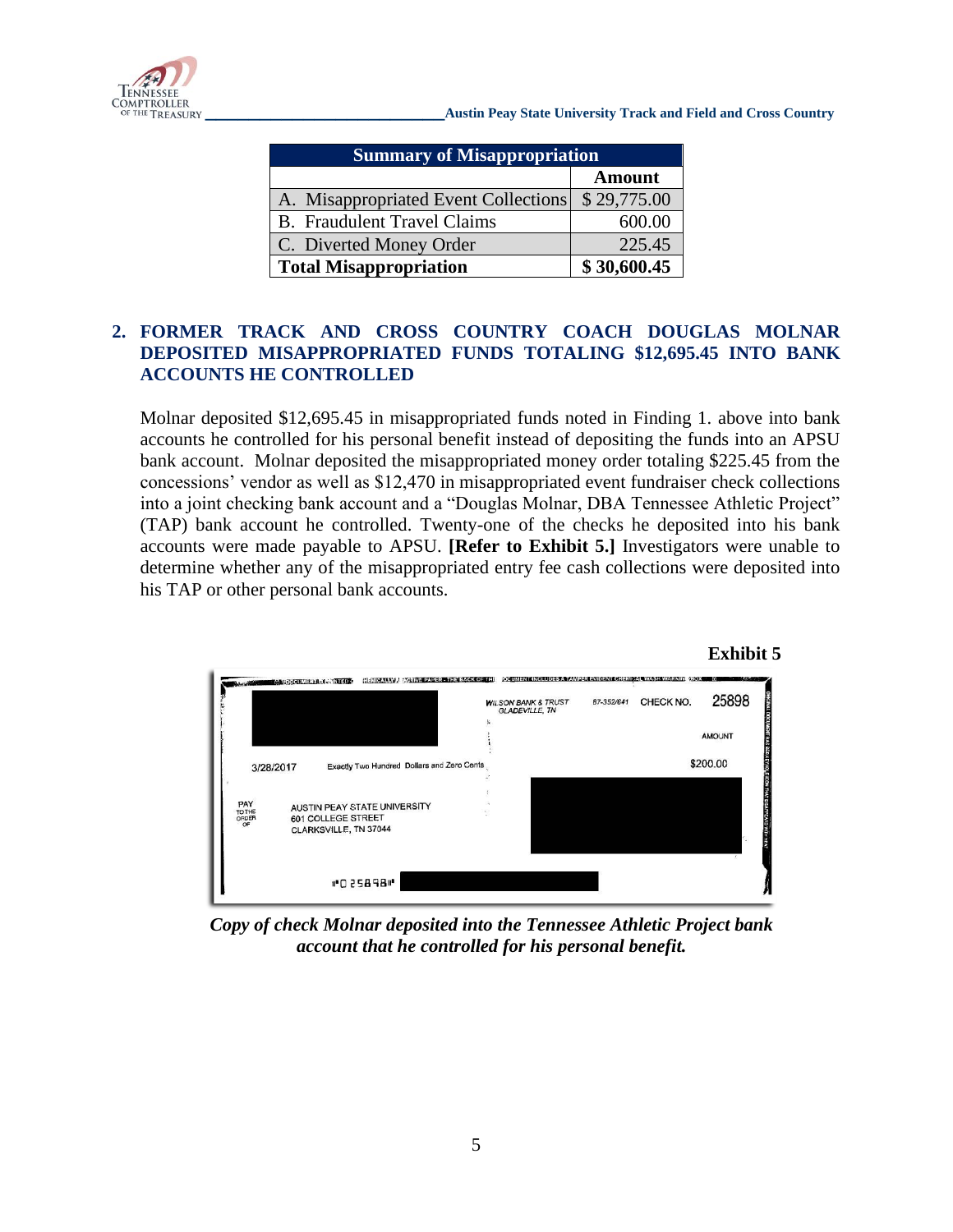

On June 2, 2022, Douglas Molnar entered a plea of guilty by criminal information in the Circuit Court of Montgomery County to the felony offense of Attempted Theft of Property over \$10,000. The Court granted judicial diversion relief, placed the defendant on four (4) years supervised state probation, and ordered him to pay restitution in the total amount of \$30,600.45.

The charges and allegations contained in the criminal information are merely accusations of criminal conduct, and not evidence. The defendant is presumed innocent unless and until proven guilty beyond a reasonable doubt and convicted through due process of law.

[Austin Peay State University Track and Field and Cross Country Investigative Exhibit](https://comptroller.tn.gov/content/dam/cot/ia/advanced-search/2022/college-universities/APSUTrackandFieldandCrossCountryExhibit.pdf)

## **INTERNAL CONTROL AND COMPLIANCE DEFICIENCIES**

\_\_\_\_\_\_\_\_\_\_\_\_\_\_\_\_\_\_\_\_\_\_\_\_\_\_\_\_\_\_\_\_

Our investigation revealed the following deficiencies in internal controls and compliance, some of which contributed to Molnar's ability to misappropriate funds without prompt detection:

#### **Deficiency 1: APSU officials failed to provide appropriate oversight and accountability over the track and cross country athletic programs**

APSU officials failed to ensure track and cross country fundraiser event collections were turned over for deposit to university accounts and failed to reconcile event collections with amounts deposited. Officials only became aware of a missing track deposit for an event when another university contacted the APSU Accounting Services Department in April 2019, regarding an outstanding check from the 2018 invitational. Failure to reconcile fundraiser event collections allowed the former track coach's misappropriation to go undetected for years. Providing adequate oversight and requiring reconciliations help ensure that all APSU funds are accounted for properly.

#### **Deficiency 2: The former track and cross country coach failed to account for collections and deposits adequately**

The former track and cross country coach failed to account for fundraiser event collections and did not promptly remit for deposit to university accounts all funds collected at track and cross country fundraiser events. Due to the lack of records of payments received, investigators were unable to determine whether additional proceeds of \$4,140 from event collections were misappropriated. Failure to produce and retain adequate documentation for collections and deposits increases the risk that errors or misappropriations will occur without prompt detection.